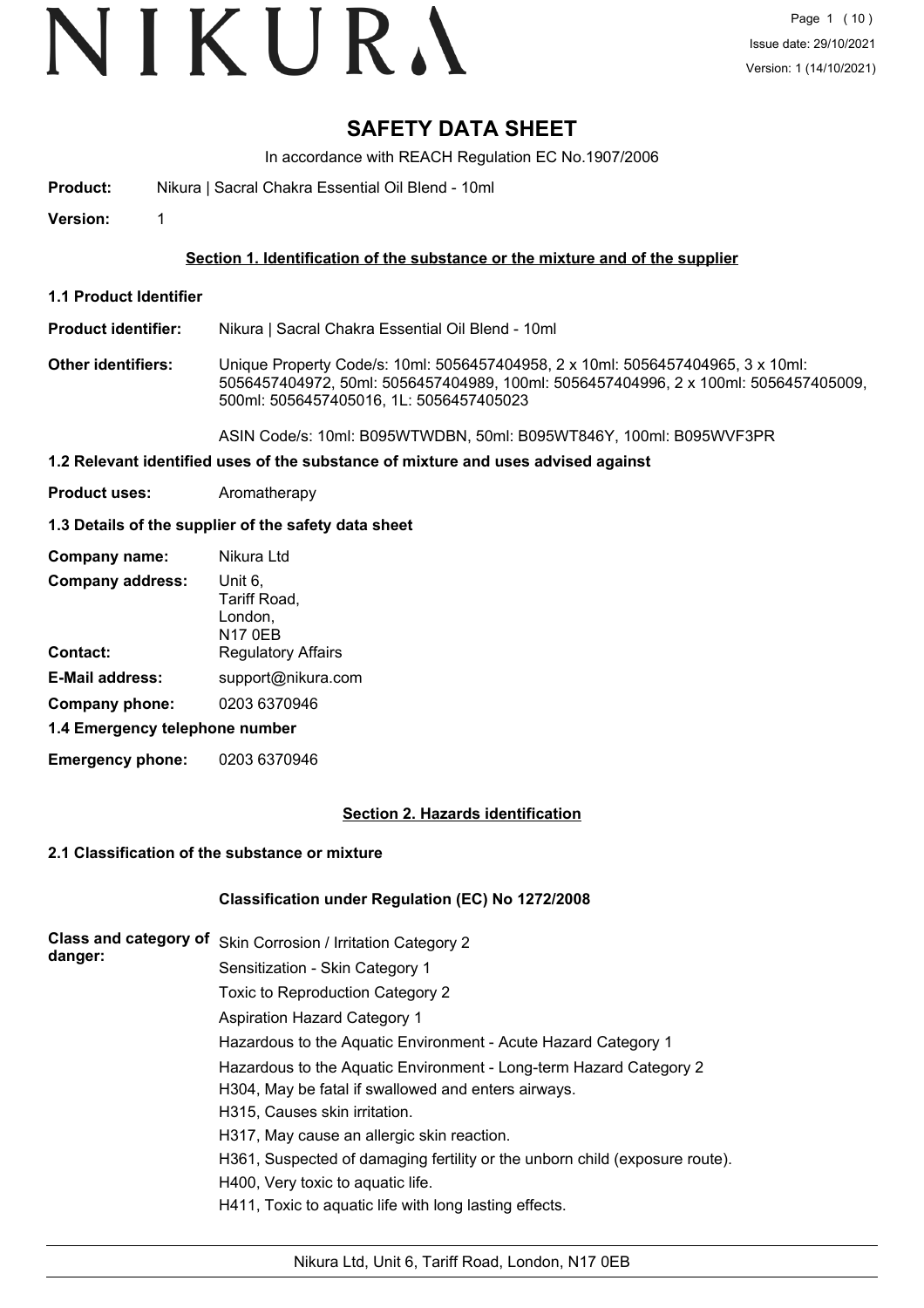# **SAFETY DATA SHEET**

In accordance with REACH Regulation EC No.1907/2006

**Product:** Nikura | Sacral Chakra Essential Oil Blend - 10ml

**Version:** 1

**2.2 Label elements**

|                                     | Classification under Regulation (EC) No 1272/2008                                                                                                                                                                                                                                                                                                                                                                                                                                                                                                                                                                                                                                                                                                                                                                                                                                                                                                           |
|-------------------------------------|-------------------------------------------------------------------------------------------------------------------------------------------------------------------------------------------------------------------------------------------------------------------------------------------------------------------------------------------------------------------------------------------------------------------------------------------------------------------------------------------------------------------------------------------------------------------------------------------------------------------------------------------------------------------------------------------------------------------------------------------------------------------------------------------------------------------------------------------------------------------------------------------------------------------------------------------------------------|
| Signal word:                        | Danger                                                                                                                                                                                                                                                                                                                                                                                                                                                                                                                                                                                                                                                                                                                                                                                                                                                                                                                                                      |
| <b>Hazard statements:</b>           | H304, May be fatal if swallowed and enters airways.<br>H315, Causes skin irritation.<br>H317, May cause an allergic skin reaction.<br>H361, Suspected of damaging fertility or the unborn child (exposure route).<br>H400, Very toxic to aquatic life.<br>H411, Toxic to aquatic life with long lasting effects.                                                                                                                                                                                                                                                                                                                                                                                                                                                                                                                                                                                                                                            |
| <b>Supplemental</b><br>Information: | EUH208, Contains Benzyl salicylate, Eugenol, Geranyl acetate, Linalool, Terpinolene, alpha-<br>Pinene, beta-Pinene, trans-trans-Farnesol. May produce an allergic reaction.                                                                                                                                                                                                                                                                                                                                                                                                                                                                                                                                                                                                                                                                                                                                                                                 |
| Precautionary<br>statements:        | P261, Avoid breathing vapour or dust.<br>P264, Wash hands and other contacted skin thoroughly after handling.<br>P272, Contaminated work clothing should not be allowed out of the workplace.<br>P273, Avoid release to the environment.<br>P280, Wear protective gloves/eye protection/face protection.<br>P301/310, IF SWALLOWED: Immediately call a POISON CENTER or doctor/physician.<br>P302/352, IF ON SKIN: Wash with plenty of soap and water.<br>P308/313, IF exposed or concerned: Get medical advice/attention.<br>P331, Do not induce vomiting.<br>P333/313, If skin irritation or rash occurs: Get medical advice/attention.<br>P362, Take off contaminated clothing and wash before reuse.<br>P391, Collect spillage.<br>P405, Store locked up.<br>P501, Dispose of contents/container to approved disposal site, in accordance with local<br>regulations.<br>P202, Do not handle until all safety precautions have been read and understood. |
| Pictograms:                         |                                                                                                                                                                                                                                                                                                                                                                                                                                                                                                                                                                                                                                                                                                                                                                                                                                                                                                                                                             |
| 2.3 Other hazards                   |                                                                                                                                                                                                                                                                                                                                                                                                                                                                                                                                                                                                                                                                                                                                                                                                                                                                                                                                                             |

**Other hazards:** None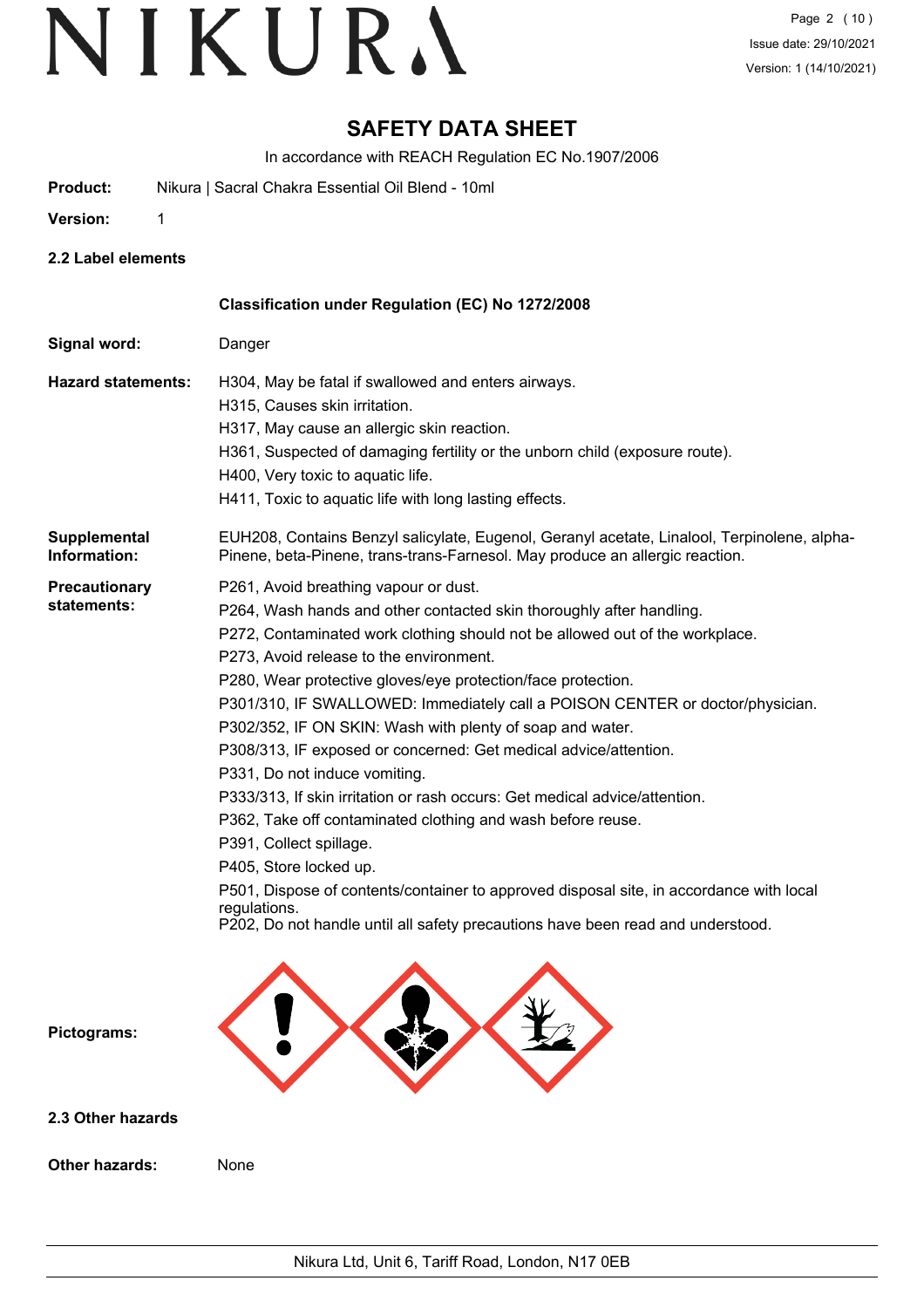# **SAFETY DATA SHEET**

In accordance with REACH Regulation EC No.1907/2006

**Product:** Nikura | Sacral Chakra Essential Oil Blend - 10ml

**Version:** 1

# **Section 3. Composition / information on ingredients**

# **3.2 Mixtures**

# **Contains:**

| <b>Name</b>          | <b>CAS</b> | <b>EC</b> | <b>REACH Registration</b><br>No. | %           | <b>Classification for</b><br>(CLP) 1272/2008                                                                                                             |
|----------------------|------------|-----------|----------------------------------|-------------|----------------------------------------------------------------------------------------------------------------------------------------------------------|
| d-Limonene           | 5989-27-5  | 227-813-5 |                                  | 20-<50%     | Flam. Liq. 3-Skin Irrit.<br>2-Skin Sens. 1B-Asp.<br>Tox 1-Aquatic Acute 1-<br>Aquatic Chronic 3;<br>H226-H304-H315-<br>H317-H400-H412,-                  |
| Patchouli alcohol    | 5986-55-0  | 227-807-2 |                                  | 5-<10%      | Aquatic Chronic 2;<br>$H411. -$                                                                                                                          |
| p-Mentha-1,4-diene   | 99-85-4    | 202-794-6 |                                  | 5-<10%      | Flam. Liq. 3-Repr. 2-<br>Asp. Tox 1; H226-H304-<br>H361,-                                                                                                |
| beta-Caryophyllene   | 87-44-5    | 201-746-1 |                                  | 1-<5%       | Skin Sens. 1B-Asp.<br>Tox 1-Aquatic Chronic<br>4;H304-H317-H413,-                                                                                        |
| alpha-Guaiene        | 3691-12-1  |           |                                  | 1-<5%       | Skin Irrit. 2-Eye Irrit. 2-<br>Asp. Tox 1; H304-H315-<br>H319,-                                                                                          |
| Benzyl benzoate      | 120-51-4   | 204-402-9 |                                  | 1-<5%       | Acute Tox. 4-Aquatic<br>Acute 1-Aquatic<br>Chronic 2; H302-H400-<br>H411,-                                                                               |
| alpha-Pinene         | 80-56-8    | 201-291-9 |                                  | $0.1 - 1\%$ | Flam. Liq. 3-Acute Tox.<br>4-Skin Irrit. 2-Skin<br>Sens. 1B-Asp. Tox 1-<br>Aquatic Acute 1-<br>Aquatic Chronic 1;<br>H226-H302-H304-<br>H315-H317-H410,- |
| Myrcene              | 123-35-3   | 204-622-5 |                                  | $0.1 - 1\%$ | Flam. Liq. 3-Skin Irrit.<br>2-Eye Irrit. 2-Asp. Tox<br>1-Aquatic Acute 1-<br>Aquatic Chronic 2;<br>H226-H304-H315-<br>H319-H400-H411,-                   |
| Geranyl acetate      | 105-87-3   | 203-341-5 |                                  | $0.1 - 1\%$ | Skin Irrit. 2-Skin Sens.<br>1B-Aquatic Chronic 3;<br>H315-H317-H412,-                                                                                    |
| Benzyl salicylate    | 118-58-1   | 204-262-9 |                                  | $0.1 - 1\%$ | Skin Sens. 1B-Aquatic<br>Chronic 3; H317-H412,-                                                                                                          |
| beta-Pinene          | 127-91-3   | 204-872-5 |                                  | $0.1 - 1\%$ | Flam. Liq. 3-Skin Irrit.<br>2-Skin Sens. 1B-Asp.<br>Tox 1-Aquatic Acute 1-<br>Aquatic Chronic 1;<br>H226-H304-H315-<br>H317-H410,-                       |
| Linalool             | 78-70-6    | 201-134-4 |                                  | $0.1 - 1%$  | Skin Irrit. 2-Eye Irrit. 2-<br>Skin Sens. 1B;H315-<br>H317-H319,-                                                                                        |
| trans-trans-Farnesol | 106-28-5   |           |                                  | $0.1 - 1\%$ | Skin Irrit. 2-Eye Irrit. 2-<br>Skin Sens. 1B;H315-<br>H317-H319,-                                                                                        |
| Terpinolene          | 586-62-9   | 209-578-0 |                                  | $0.1 - 1\%$ | Flam. Liq. 3-Skin Sens.<br>1B-Asp. Tox 1-Aquatic<br>Acute 1-Aquatic<br>Chronic 1;H226-H304-<br>H317-H410,-                                               |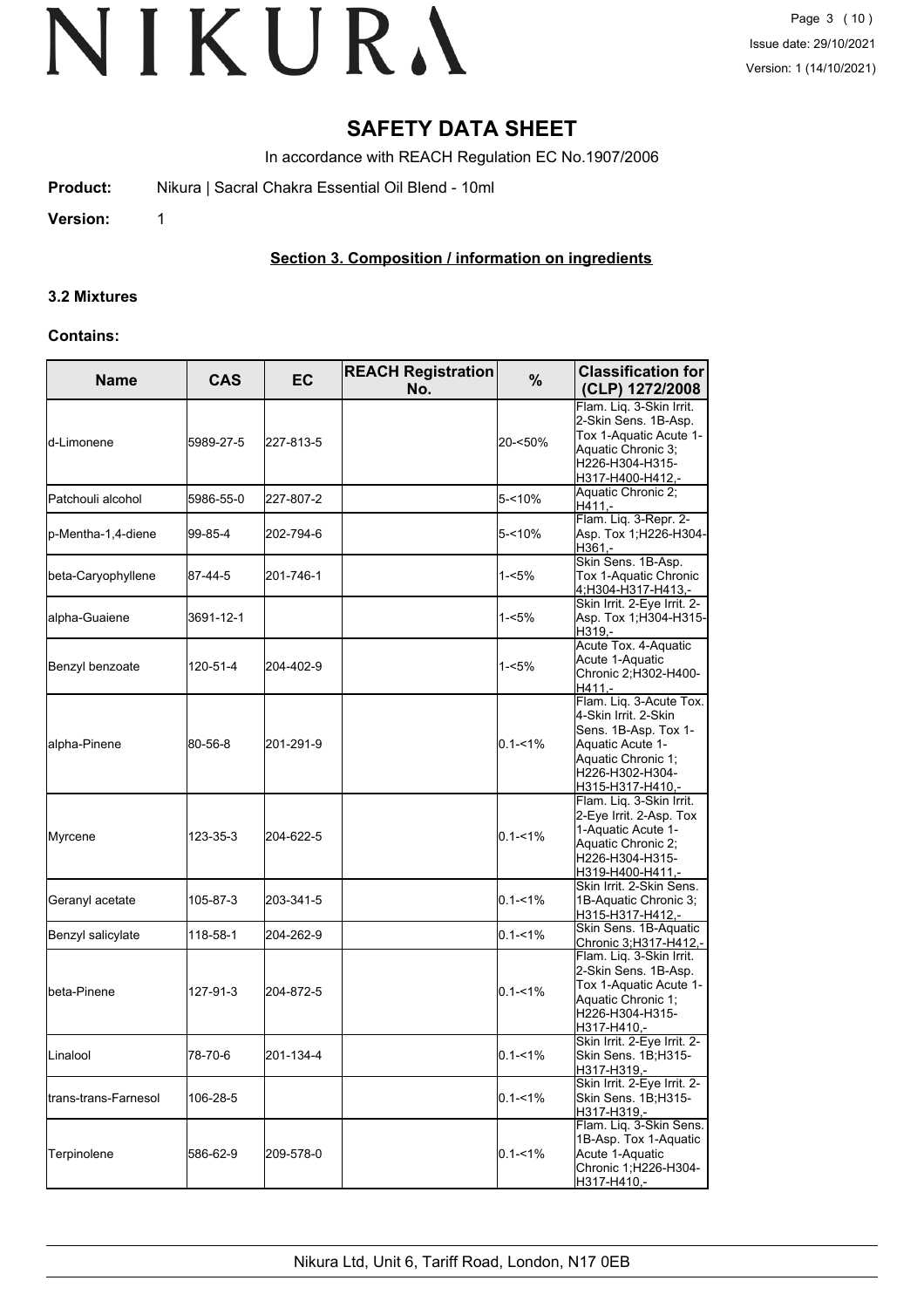# **SAFETY DATA SHEET**

In accordance with REACH Regulation EC No.1907/2006

**Product:** Nikura | Sacral Chakra Essential Oil Blend - 10ml

# **Version:** 1

| <b>Ip-Cymene</b>  | 199-87-6    | 202-796-7 | $0.1 - 1\%$ | Flam. Lig. 3-Repr. 2-<br>Asp. Tox 1-Aquatic<br>Chronic 2;H226-H304-<br>lH361-H411.-                                                                     |
|-------------------|-------------|-----------|-------------|---------------------------------------------------------------------------------------------------------------------------------------------------------|
| <b>Isoeugenol</b> | $ 97-54-1 $ | 202-590-7 | $0.1 - 1\%$ | Acute Tox. 4-Acute<br>Tox, 4-Acute Tox, 4-<br>Skin Irrit. 2-Eye Irrit. 2-<br>lSkin Sens. 1A-STOT<br>ISE 3:H302-H312-<br>lH315-H317-H319-<br>H332-H335.- |
| p-Methylanisole   | 104-93-8    | 203-253-7 | $0.1 - 1\%$ | Acute Tox. 4-Skin Irrit.<br>2-Repr. 2;H302-H315-<br>H361.-                                                                                              |
| Eugenol           | 97-53-0     | 202-589-1 | $0.1 - 1\%$ | Eye Irrit. 2-Skin Sens.<br>1B:H317-H319 -                                                                                                               |

# **Substances with Community workplace exposure limits:**

Not Applicable

**Substances that are persistent, bioaccumulative and toxic or very persistent and very bioaccumulative, greater than 0.1%:**

Not Applicable

# **Section 4. First-aid measures**

# **4.1 Description of first aid measures**

| Inhalation:           | Remove from exposure site to fresh air, keep at rest, and obtain medical attention.          |
|-----------------------|----------------------------------------------------------------------------------------------|
| Eye exposure:         | Flush immediately with water for at least 15 minutes. Contact physician if symptoms persist. |
| <b>Skin exposure:</b> | IF ON SKIN: Wash with plenty of soap and water.                                              |
| Ingestion:            | IF SWALLOWED: Immediately call a POISON CENTER or doctor/physician.                          |

# **4.2 Most important symptoms and effects, both acute and delayed**

May be fatal if swallowed and enters airways.

Causes skin irritation.

May cause an allergic skin reaction.

Suspected of damaging fertility or the unborn child (exposure route).

# **4.3 Indication of any immediate medical attention and special treatment needed**

None expected, see Section 4.1 for further information.

# **SECTION 5: Firefighting measures**

# **5.1 Extinguishing media**

Suitable media: Carbon dioxide, Dry chemical, Foam.

# **5.2 Special hazards arising from the substance or mixture**

In case of fire, may be liberated: Carbon monoxide, Unidentified organic compounds.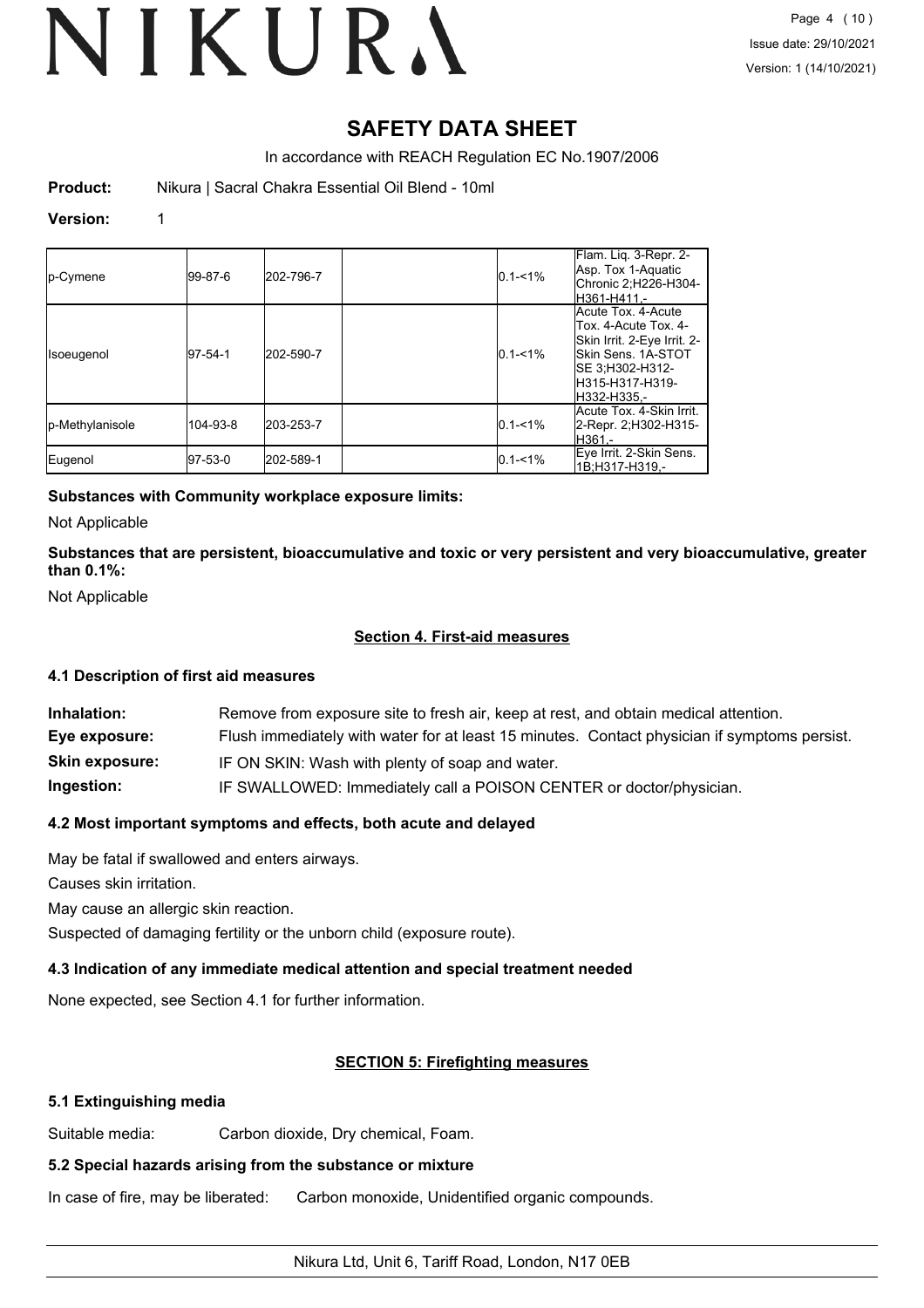# VIKURA

# **SAFETY DATA SHEET**

In accordance with REACH Regulation EC No.1907/2006

**Product:** Nikura | Sacral Chakra Essential Oil Blend - 10ml

**Version:** 1

**5.3 Advice for fire fighters:**

In case of insufficient ventilation, wear suitable respiratory equipment.

# **Section 6. Accidental release measures**

# **6.1 Personal precautions, protective equipment and emergency procedures:**

Avoid inhalation. Avoid contact with skin and eyes. See protective measures under Section 7 and 8.

# **6.2 Environmental precautions:**

Keep away from drains, surface and ground water, and soil.

# **6.3 Methods and material for containment and cleaning up:**

Remove ignition sources. Provide adequate ventilation. Avoid excessive inhalation of vapours. Contain spillage immediately by use of sand or inert powder. Dispose of according to local regulations.

# **6.4 Reference to other sections:**

Also refer to sections 8 and 13.

# **Section 7. Handling and storage**

# **7.1 Precautions for safe handling:**

Keep away from heat, sparks, open flames and hot surfaces. - No smoking. Use personal protective equipment as required. Use in accordance with good manufacturing and industrial hygiene practices. Use in areas with adequate ventilation Do not eat, drink or smoke when using this product.

# **7.2 Conditions for safe storage, including any incompatibilities:**

Store in a well-ventilated place. Keep container tightly closed. Keep cool. Ground/bond container and receiving equipment. Use explosion-proof electrical, ventilating and lighting equipment. Use only non-sparking tools. Take precautionary measures against static discharge.

# **7.3 Specific end use(s):**

Aromatherapy: Use in accordance with good manufacturing and industrial hygiene practices.

# **Section 8. Exposure controls/personal protection**

# **8.1 Control parameters**

Workplace exposure limits: Not Applicable

# **8.2 Exposure Controls**

# **Eye / Skin Protection**

Wear protective gloves/eye protection/face protection

# **Respiratory Protection**

Nikura Ltd, Unit 6, Tariff Road, London, N17 0EB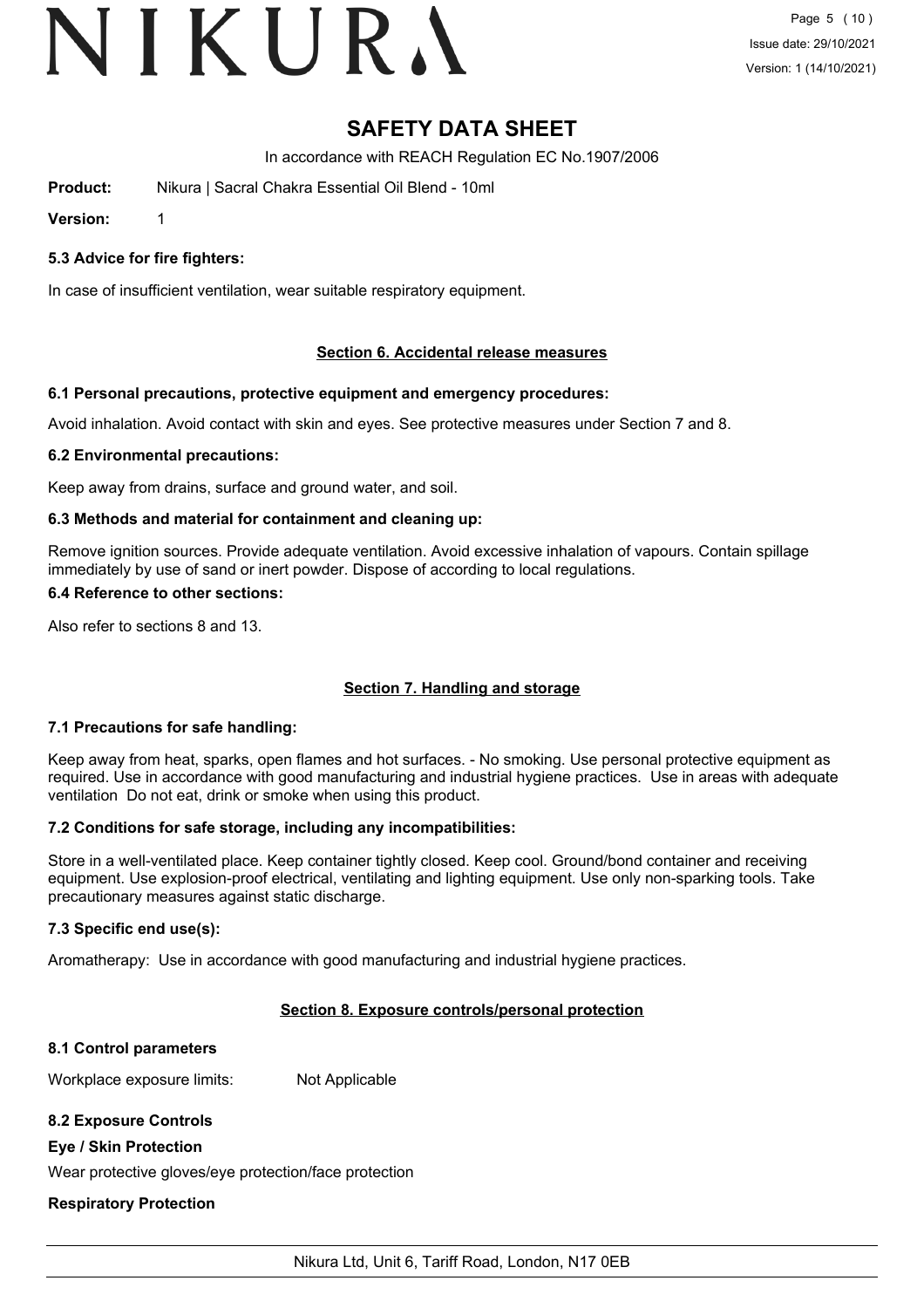# VIKURA

# **SAFETY DATA SHEET**

In accordance with REACH Regulation EC No.1907/2006

**Product:** Nikura | Sacral Chakra Essential Oil Blend - 10ml

### **Version:** 1

Under normal conditions of use and where adequate ventilation is available to prevent build up of excessive vapour, this material should not require special engineering controls. However, in conditions of high or prolonged use, or high temperature or other conditions which increase exposure, the following engineering controls can be used to minimise exposure to personnel: a) Increase ventilation of the area with local exhaust ventilation. b) Personnel can use an approved, appropriately fitted respirator with organic vapour cartridge or canisters and particulate filters. c) Use closed systems for transferring and processing this material.

Also refer to Sections 2 and 7.

### **Section 9. Physical and chemical properties**

# **9.1 Information on basic physical and chemical properties**

| Appearance:                                   | Not determined                               |
|-----------------------------------------------|----------------------------------------------|
| Odour:                                        | Not determined                               |
| <b>Odour threshold:</b>                       | Not determined                               |
| pH:                                           | Not determined                               |
| Melting point / freezing point:               | Not determined                               |
| Initial boiling point / range:                | Not determined                               |
| <b>Flash point:</b>                           | 80 °C                                        |
| <b>Evaporation rate:</b>                      | Not determined                               |
| Flammability (solid, gas):                    | Not determined                               |
| Upper/lower flammability or explosive limits: | Product does not present an explosion hazard |
| Vapour pressure:                              | Not determined                               |
| Vapour density:                               | Not determined                               |
| <b>Relative density:</b>                      | Not determined                               |
| Solubility(ies):                              | Not determined                               |
| Partition coefficient: n-octanol/water:       | Not determined                               |
| Auto-ignition temperature:                    | Not determined                               |
| <b>Decomposition temperature:</b>             | Not determined                               |
| <b>Viscosity:</b>                             | Not determined                               |
| <b>Explosive properties:</b>                  | Not expected                                 |
| <b>Oxidising properties:</b>                  | Not expected                                 |
|                                               |                                              |

**9.2 Other information:** None available

# **Section 10. Stability and reactivity**

# **10.1 Reactivity:**

Presents no significant reactivity hazard, by itself or in contact with water.

# **10.2 Chemical stability:**

Good stability under normal storage conditions.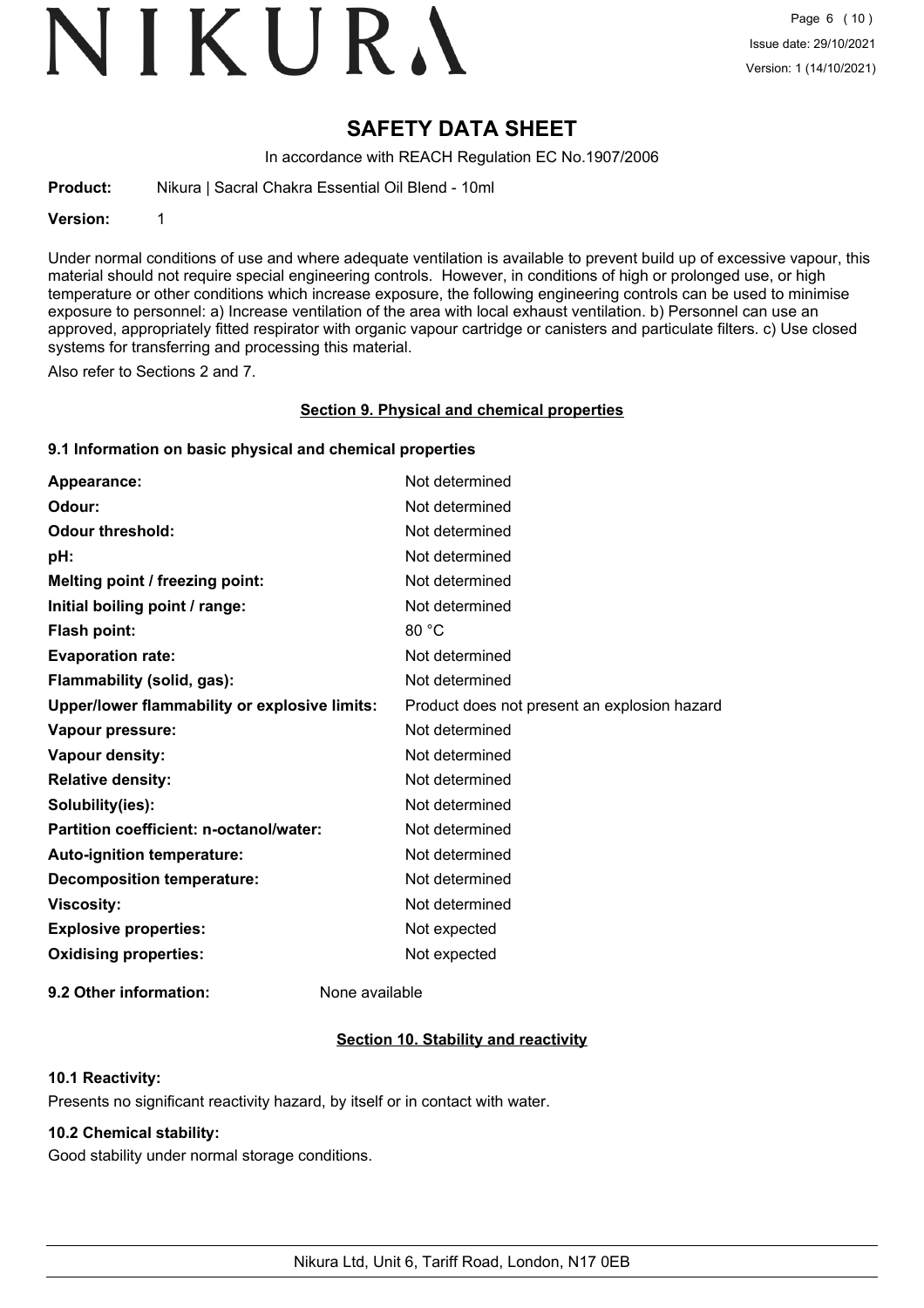# **SAFETY DATA SHEET**

In accordance with REACH Regulation EC No.1907/2006

**Product:** Nikura | Sacral Chakra Essential Oil Blend - 10ml

**Version:** 1

**10.3 Possibility of hazardous reactions:**

Not expected under normal conditions of use.

# **10.4 Conditions to avoid:**

Avoid extreme heat.

# **10.5 Incompatible materials:**

Avoid contact with strong acids, alkalis or oxidising agents.

# **10.6 Hazardous decomposition products:**

Not expected.

# **Section 11. Toxicological information**

# **11.1 Information on toxicological effects**

This mixture has not been tested as a whole for health effects. The health effects have been calculated using the methods outlined in Regulation (EC) No 1272/2008 (CLP).

| <b>Acute Toxicity:</b>                    | Based on available data the classification criteria are not met. |
|-------------------------------------------|------------------------------------------------------------------|
| <b>Acute Toxicity Oral</b>                | >5000                                                            |
| <b>Acute Toxicity Dermal</b>              | >5000                                                            |
| <b>Acute Toxicity Inhalation</b>          | Not Available                                                    |
| <b>Skin corrosion/irritation:</b>         | Skin Corrosion / Irritation Category 2                           |
| Serious eye damage/irritation:            | Based on available data the classification criteria are not met. |
| <b>Respiratory or skin sensitisation:</b> | Sensitization - Skin Category 1                                  |
| Germ cell mutagenicity:                   | Based on available data the classification criteria are not met. |
| <b>Carcinogenicity:</b>                   | Based on available data the classification criteria are not met. |
| <b>Reproductive toxicity:</b>             | Toxic to Reproduction Category 2                                 |
| <b>STOT-single exposure:</b>              | Based on available data the classification criteria are not met. |
| <b>STOT-repeated exposure:</b>            | Based on available data the classification criteria are not met. |
| <b>Aspiration hazard:</b>                 | <b>Aspiration Hazard Category 1</b>                              |

# **Information about hazardous ingredients in the mixture**

| Ingredient      | <b>CAS</b> | EC                | LD50/ATE Oral | <b>LD50/ATE</b><br>Dermal | <b>LC50/ATE</b><br><b>Inhalation</b> | <b>LC50</b><br>Route |
|-----------------|------------|-------------------|---------------|---------------------------|--------------------------------------|----------------------|
| Benzyl benzoate | 120-51-4   | $ 204 - 402 - 9 $ | 1500          | 4000                      | Not available                        | lNot<br>lavailable   |

Refer to Sections 2 and 3 for additional information.

# **Section 12. Ecological information**

# **12.1 Toxicity:**

Very toxic to aquatic life.

Toxic to aquatic life with long lasting effects. **12.2 Persistence and degradability:** Not available

Nikura Ltd, Unit 6, Tariff Road, London, N17 0EB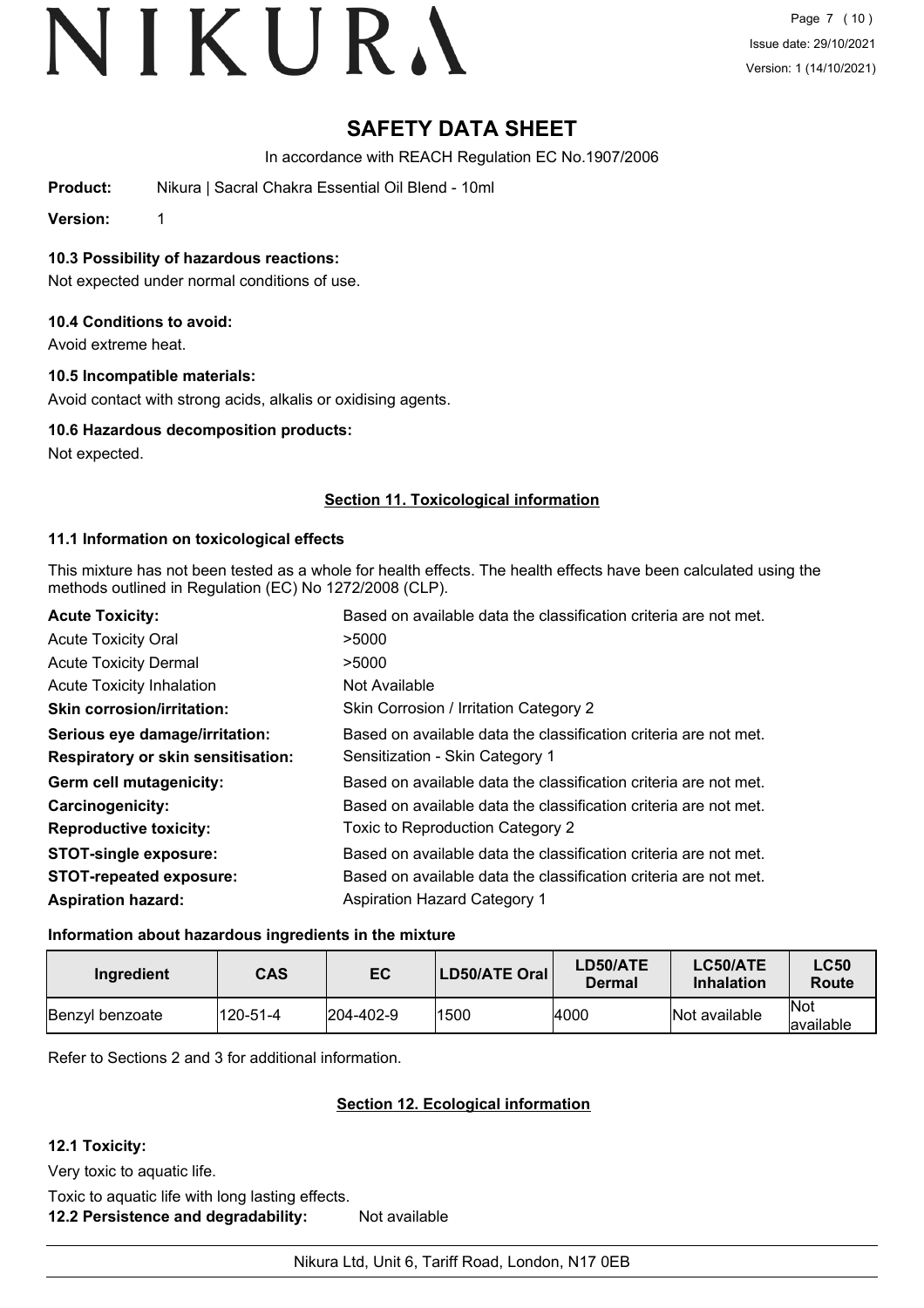# **SAFETY DATA SHEET**

In accordance with REACH Regulation EC No.1907/2006

**Version:** 1

- **12.3 Bioaccumulative potential:** Not available
- **12.4 Mobility in soil:** Not available
- **12.5 Results of PBT and vPvB assessment:**

This substance does not meet the PBT/vPvB criteria of REACH, annex XIII.

**12.6 Other adverse effects:** Not available

# **Section 13. Disposal considerations**

# **13.1 Waste treatment methods:**

Dispose of in accordance with local regulations. Avoid disposing into drainage systems and into the environment. Empty containers should be taken to an approved waste handling site for recycling or disposal.

### **Section 14. Transport information**

| 14.1 UN number:                    | UN3082                                                                             |
|------------------------------------|------------------------------------------------------------------------------------|
| 14.2 UN Proper Shipping Name:      | ENVIRONMENTALLY HAZARDOUS SUBSTANCE, LIQUID, N.O.S. (d-<br>Limonene, alpha-Pinene) |
| 14.3 Transport hazard class(es):   | 9                                                                                  |
| <b>Sub Risk:</b>                   |                                                                                    |
| 14.4. Packing Group:               | Ш                                                                                  |
| <b>14.5 Environmental hazards:</b> | This is an environmentally hazardous substance.                                    |
| 14.6 Special precautions for user: | None additional                                                                    |
|                                    |                                                                                    |

**14.7 Transport in bulk according to Annex II of MARPOL73/78 and the IBC Code:**

Not applicable

# **Section 15. Regulatory information**

# **15.1 Safety, health and environmental regulations/legislation specific for the substance or mixture** None additional

# **15.2 Chemical Safety Assessment**

A Chemical Safety Assessment has not been carried out for this product.

# **Section 16. Other information**

| <b>Concentration % Limits:</b>  | EH A1=65.32% EH C2=87.13% EH C3=7.80% EH C4=50.34% SCI 2=26.<br>65% SS 1=2.96% REP 2=39.22% AH 1=19.13% |
|---------------------------------|---------------------------------------------------------------------------------------------------------|
| <b>Total Fractional Values:</b> | EH A1=1.53 EH C2=1.15 EH C3=12.83 EH C4=1.99 SCI 2=3.75 SS 1=33.<br>75 REP 2=2.55 AH 1=5.23             |
| Key to revisions:               |                                                                                                         |

Not applicable

# **Key to abbreviations:**

| <b>Abbreviance</b> | <br>M<br>mmo<br>------- |
|--------------------|-------------------------|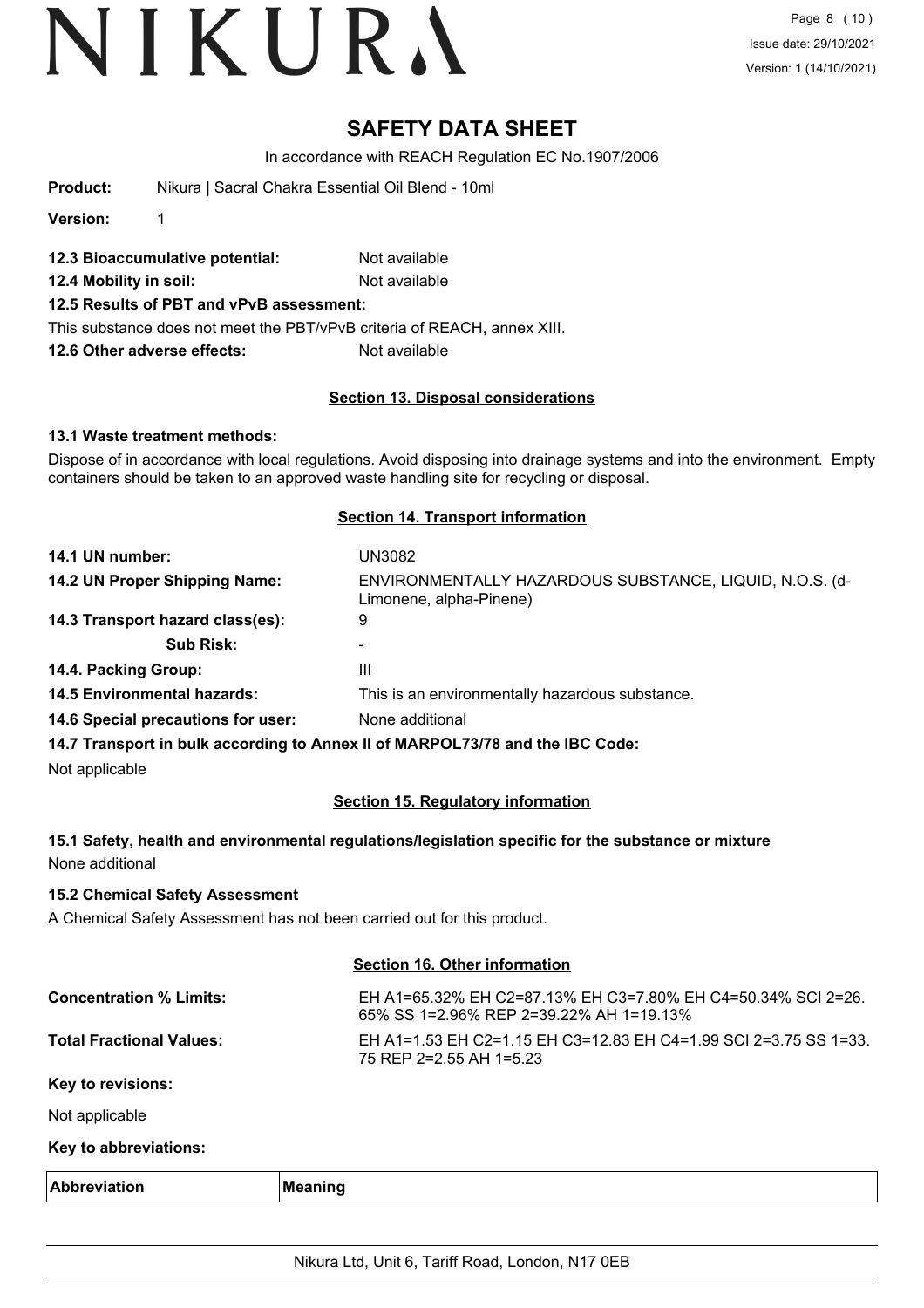# **SAFETY DATA SHEET**

In accordance with REACH Regulation EC No.1907/2006

| Product: | Nikura   Sacral Chakra Essential Oil Blend - 10ml |  |
|----------|---------------------------------------------------|--|
|----------|---------------------------------------------------|--|

### **Version:** 1

| Acute Tox. 4      | Acute Toxicity - Oral Category 4                                           |  |
|-------------------|----------------------------------------------------------------------------|--|
| Acute Tox. 4      | Acute Toxicity - Dermal Category 4                                         |  |
| Acute Tox. 4      | Acute Toxicity - Inhalation Category 4                                     |  |
| Aquatic Acute 1   | Hazardous to the Aquatic Environment - Acute Hazard Category 1             |  |
| Aquatic Chronic 1 | Hazardous to the Aquatic Environment - Long-term Hazard Category 1         |  |
| Aquatic Chronic 2 | Hazardous to the Aquatic Environment - Long-term Hazard Category 2         |  |
| Aquatic Chronic 3 | Hazardous to the Aquatic Environment - Long-term Hazard Category 3         |  |
| Aquatic Chronic 4 | Hazardous to the Aquatic Environment - Long-term Hazard Category 4         |  |
| Asp. Tox 1        | Aspiration Hazard Category 1                                               |  |
| Eye Irrit. 2      | Eye Damage / Irritation Category 2                                         |  |
| Flam. Liq. 3      | Flammable Liquid, Hazard Category 3                                        |  |
| H226              | Flammable liquid and vapour.                                               |  |
| H302              | Harmful if swallowed.                                                      |  |
| H304              | May be fatal if swallowed and enters airways.                              |  |
| H312              | Harmful in contact with skin.                                              |  |
| H315              | Causes skin irritation.                                                    |  |
| H317              | May cause an allergic skin reaction.                                       |  |
| H319              | Causes serious eye irritation.                                             |  |
| H332              | Harmful if inhaled.                                                        |  |
| H335              | May cause respiratory irritation.                                          |  |
| H361              | Suspected of damaging fertility or the unborn child (exposure route).      |  |
| H400              | Very toxic to aquatic life.                                                |  |
| H410              | Very toxic to aquatic life with long lasting effects.                      |  |
| H411              | Toxic to aquatic life with long lasting effects.                           |  |
| H412              | Harmful to aquatic life with long lasting effects.                         |  |
| H413              | May cause long lasting harmful effects to aquatic life.                    |  |
| P202              | Do not handle until all safety precautions have been read and understood.  |  |
| P210              | Keep away from heat, sparks, open flames and hot surfaces. - No smoking.   |  |
| P233              | Keep container tightly closed.                                             |  |
| P240              | Ground/bond container and receiving equipment.                             |  |
| P241              | Use explosion-proof electrical, ventilating and lighting equipment.        |  |
| P242              | Use only non-sparking tools.                                               |  |
| P243              | Take precautionary measures against static discharge.                      |  |
| P261              | Avoid breathing vapour or dust.                                            |  |
| P264              | Wash hands and other contacted skin thoroughly after handling.             |  |
| P270              | Do not eat, drink or smoke when using this product.                        |  |
| P271              | Use only outdoors or in a well-ventilated area.                            |  |
| P272              | Contaminated work clothing should not be allowed out of the workplace.     |  |
| P273              | Avoid release to the environment.                                          |  |
| P <sub>280</sub>  | Wear protective gloves/eye protection/face protection.                     |  |
| P301/310          | IF SWALLOWED: Immediately call a POISON CENTER or doctor/physician.        |  |
| P301/312          | IF SWALLOWED: call a POISON CENTER or doctor/physician if you feel unwell. |  |

Nikura Ltd, Unit 6, Tariff Road, London, N17 0EB